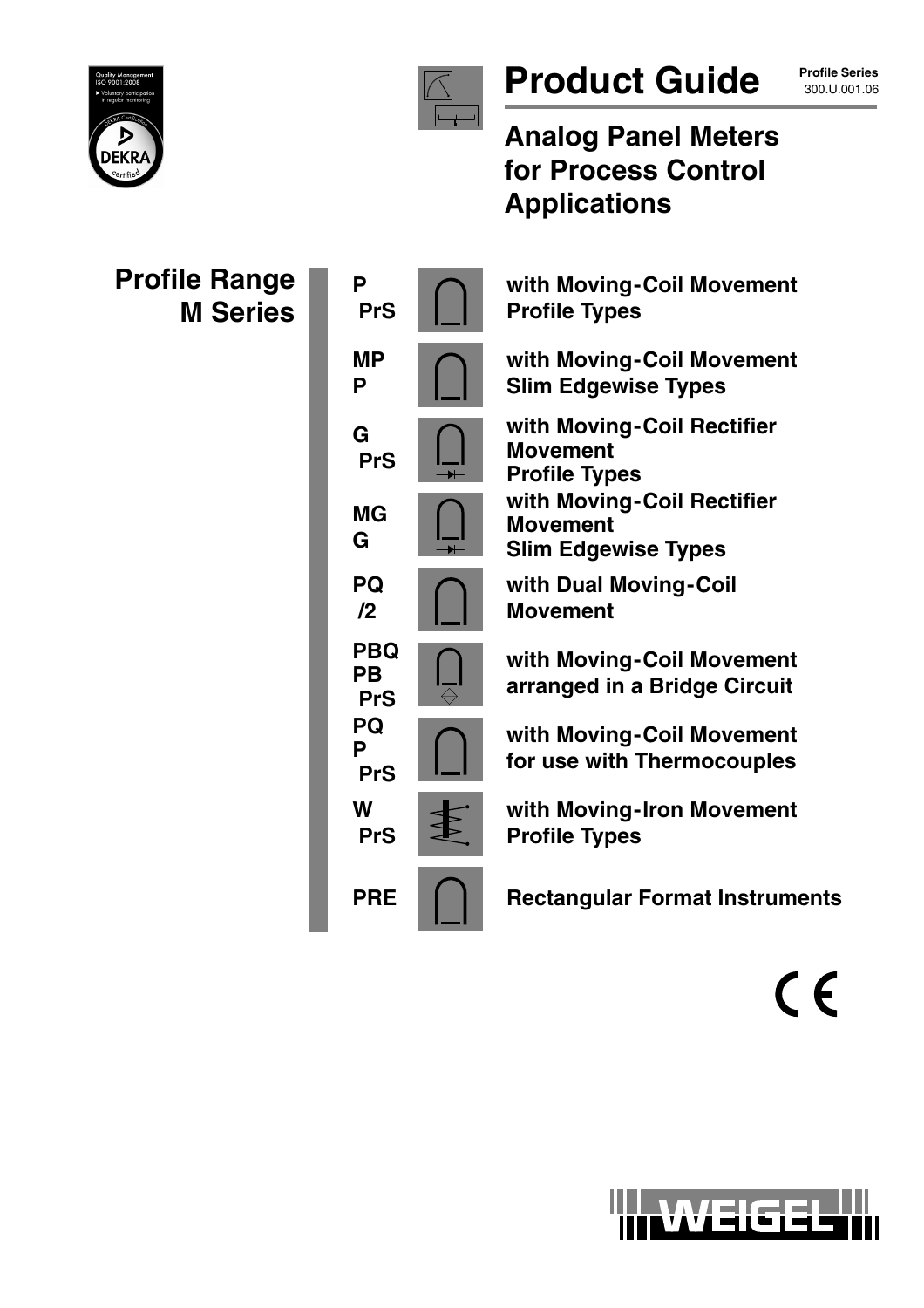

### **General Data**

**Analog Panel Meters for Process Control Applications**

### **Application**

|                 | reliable instrumentation technology for standard applications                                                                           |
|-----------------|-----------------------------------------------------------------------------------------------------------------------------------------|
| for mounting in | switchboards<br>machine tools<br>mosaic grid panels                                                                                     |
| for measuring   | DC current or DC voltage,<br>AC current or AC voltage,<br>standard signals,<br>potentiometric position.<br>tap position,<br>temperature |

### **Technical Data**

| scaling                                                           | horizontal dial, optionally vertical dial,<br>lettering and<br>custom-logo possible to special order                           |                                                                                                          |                                                             |                                                                      |
|-------------------------------------------------------------------|--------------------------------------------------------------------------------------------------------------------------------|----------------------------------------------------------------------------------------------------------|-------------------------------------------------------------|----------------------------------------------------------------------|
| pointer                                                           | bar/knife-edge pointer                                                                                                         |                                                                                                          |                                                             |                                                                      |
| case details                                                      | complying with DIN IEC 61 554<br>rectangular or square formats<br>stackable<br>to fit in mosaic grid panels (. 144x36 limited) |                                                                                                          |                                                             |                                                                      |
| material of case                                                  | pressed steel (.Q 72/96/144, . 72/96 PrS)<br>thermoplastics, flame-retardant<br>(.Q 48, .48/144 PrS, M . x24, .144x36)         |                                                                                                          |                                                             |                                                                      |
| material of window                                                |                                                                                                                                |                                                                                                          | glass or optionally non-glaring glass                       |                                                                      |
| colour of bezel                                                   |                                                                                                                                | black or optionally gray                                                                                 |                                                             |                                                                      |
| position of use                                                   | vertical, optionally horizontal<br>or to be specified between 15 to 165°                                                       |                                                                                                          |                                                             |                                                                      |
| panel fixing                                                      | screw clamps                                                                                                                   |                                                                                                          |                                                             |                                                                      |
| enclosure code                                                    | IP 52 or as an option<br>IP 54 splash - water protected front                                                                  |                                                                                                          |                                                             |                                                                      |
| terminal safety<br>protection                                     | protective sleeves or<br>full sized rear cover option                                                                          |                                                                                                          |                                                             |                                                                      |
| marine application                                                | optional (non-certified)                                                                                                       |                                                                                                          |                                                             |                                                                      |
| dimensions (in mm)                                                |                                                                                                                                |                                                                                                          |                                                             |                                                                      |
| square meters<br>bezel<br>case<br>panel cutout<br>panel thickness | .Q 48<br>□ 48<br>□ 45<br>115                                                                                                   | .Q 72<br>$\square$ 72<br>$\Box$ 66.5<br>$\Box$ 45.2 <sup>+0.3</sup> $\Box$ 68.3 <sup>+0.4</sup><br>1  15 | .Q 96<br>$\Box$ 96<br>$\Box$ 90.5<br>$\Box$ 92+0.8<br>1  15 | .Q 144<br>$\square$ 144<br>$\square$ 137<br>$\square$ 138+1<br>1  15 |
| edgewise meters                                                   | . 48 PrS                                                                                                                       | . 72 PrS                                                                                                 | . 96 PrS                                                    | . 144 PrS                                                            |
| bezel                                                             | 48 x 24                                                                                                                        | 72 x 36                                                                                                  | 96 x 48                                                     | 144 x 72                                                             |
| case<br>panel cutout                                              | 43 x 17<br>45+0.6<br>$x 22.2^{+0.3}$                                                                                           | 66 x 32<br>68+0.7<br>$x 33^{+0.6}$                                                                       | 91 x 43<br>92+0.8<br>x 45 <sup>+0.6</sup>                   | 137 x 67<br>138+1.0<br>$x 68^{+0.7}$                                 |
| panel thickness                                                   | 125                                                                                                                            | 1  25                                                                                                    | 112                                                         | ≤40                                                                  |
| slim edgewise meters M. 48x24                                     |                                                                                                                                | M. 72x24                                                                                                 | M. 96x24                                                    | . 144x36                                                             |
| bezel                                                             | 48 x 24                                                                                                                        | 72 x 24                                                                                                  | 96 x 24                                                     | 144 x 36                                                             |
| case                                                              | 43 x 17                                                                                                                        | 66 x 17                                                                                                  | 92 x 18                                                     | 137 x 32                                                             |
| panel cutout                                                      | 45+0.6<br>$x 22.2^{+0.3}$                                                                                                      | $68^{+0.7}$<br>$x 22.2^{+0.3}$                                                                           | 92+0.8<br>$x$ 22.2+0.3                                      | $138^{+1.0}$<br>$x 33+0.6$                                           |
| panel thickness                                                   | 125                                                                                                                            | 125                                                                                                      | 125                                                         | 1  25                                                                |

# **Short Form Data**

**Analog Panel Meters with Moving - Coil Movement Profile Types**





### **Functional Principle**

pivot and jewel moving-coil movement, swivel-coil system (P 48 PrS), core-magnet system (P 72/96/144 PrS)

### **Measuring Ranges**

| <b>DC</b> current              | 0  50 $\mu$ A up to<br>0  60 A (P 144 PrS) /<br>0  40 A (P 96 PrS) /<br>0  25 A (P 72 PrS) /<br>$01A$ (P 48 PrS)                                                        |
|--------------------------------|-------------------------------------------------------------------------------------------------------------------------------------------------------------------------|
| DC voltage                     | 0  40 mV (P 72/96/144 PrS) /<br>0  60 mV (P48 PrS)<br>up to 0  600 V                                                                                                    |
| for use on<br>transducer       | 4  20 mA (P 48 PrS)<br>(mechanically suppressed zero,<br>no zero adjustment)<br>0/4  20 mA (P 72/96/144 PrS)<br>(electrically suppressed zero,<br>with zero adjustment) |
| for use with<br>external shunt | $060$ mV or $0150$ mV<br>(scaling to DIN series)                                                                                                                        |
| accuracy                       | class 1.5 or optionally class 1.0                                                                                                                                       |
| ᄾᆘᄓᅌ                           |                                                                                                                                                                         |

#### **Others**

P 48 PrS P 72 PrS P 96 PrS P144PrS mounting depth 75 mm 94 mm 107 mm 192 m<br>weight approx. 0.08 kg 0.2 kg 0.45 kg 0.6 kg weight approx.

#### **additional options**

special measuring ranges, range adjustment, 2<sup>nd</sup> measuring range, 2<sup>nd</sup> scale division, increased sensitivity, calibration to a firm internal resistance value or a higher lead resistance, off-set zero, expanded scale and others

*additional data* refer to Data Sheet No. 010.D.201.## *additional meters* **PQ 48/72/96/144 K** (K-Series) *with moving-coil* refer to Data Sheet No. 410.D.101.##<br>movement **PSQ 48. PQ 72/96/144 RS** (M-Series) *movement* **PSQ 48, PQ 72/96/144 RS** (M-Series) refer to Data Sheet No. 010.D.101.##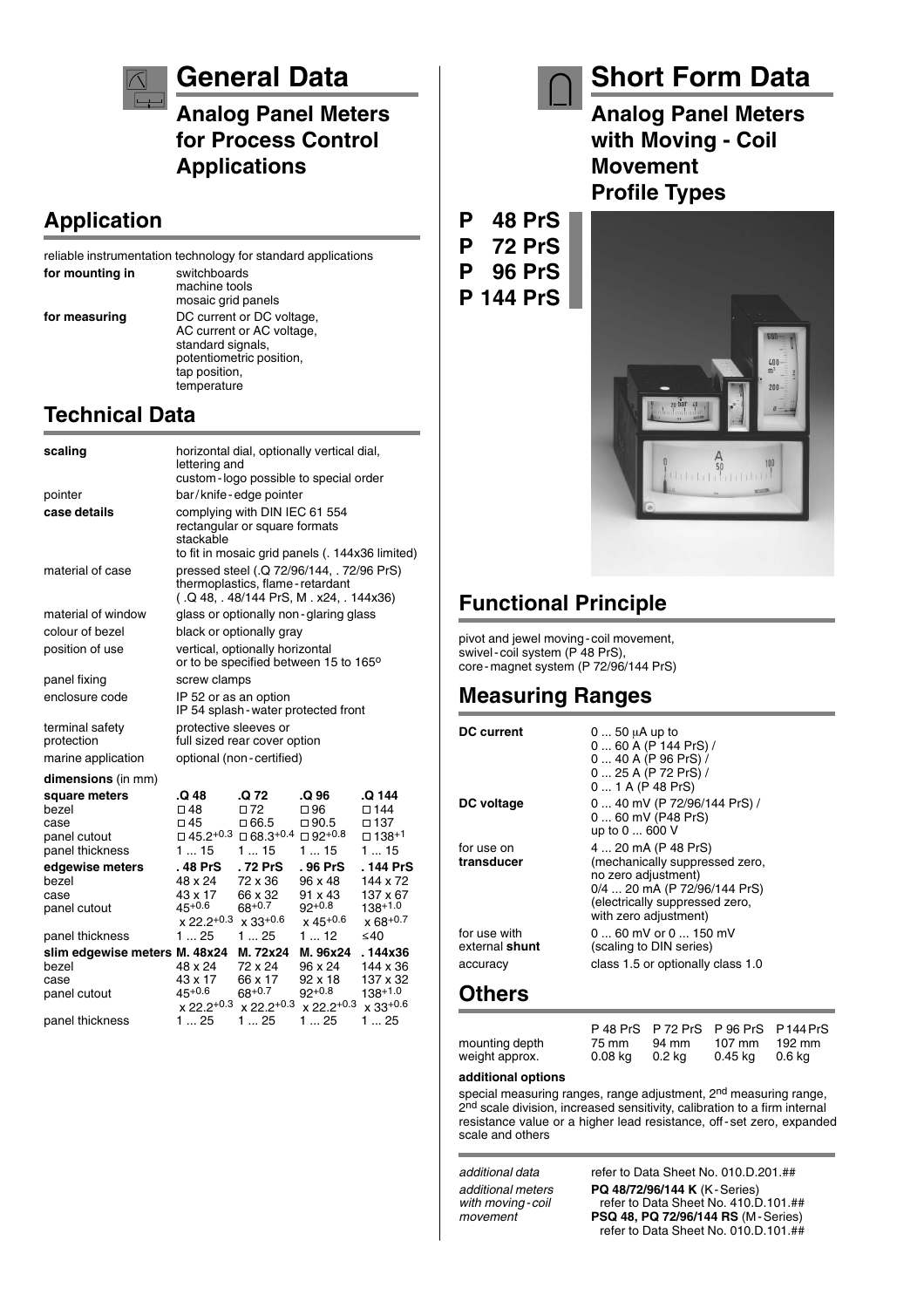

### **Short Form Data**

**Analog Panel Meters with Moving - Coil Movement Slim Edgewise Types**

**MP 48x24 MP 72x24 MP 96x24 P 144x36**



### **Functional Principle**

pivot and jewel moving-coil movement; swivel-coil system MP 96x24 K with slide-in-dial

### **Measuring Ranges**

**DC current** 0 ... 100 µA up to 0 ... 1 A **DC voltage** 0 ... 60 mV up to 0 ... 600 V for use on 4 ... 20 mA (MP 48x24) **transducer** (mechanically suppressed zero, no zero adjustment) 0/4 ... 20 mA (MP 72x24/96x24, P 144x36) (electrically suppressed zero, with zero adjustment) for use with  $0 \dots 60$  mV or  $0 \dots 150$  mV external **shunt** (scaling to DIN series) (scaling to DIN series) accuracy class 1.5 acc. to DIN EN 60 051-1

#### **Others**

MP 48x24 MP 72x24 MP 96x24 K P 144x36<br>75 mm 98 mm 118 mm 173 mm mounting depth 75 mm 98 mm 118 mm 173 mi<br>weight approx. 0.08 kg 0.1 kg 0.12 kg 0.5 kg weight approx. 0.08 kg 0.1 kg

#### **additional options**

special measuring ranges, increased sensitivity, calibration to a firm internal resistance value or a higher lead resistance, off-set zero, expanded scale and others

*additional data* refer to Data Sheet No. 010.D.301.## *additional meters* **PQ 48/72/96/144 K** (K-Series) *with moving-coil* refer to Data Sheet No. 410.D.101.##<br>movement **PSQ 48, PQ 72/96/144 RS** (M-Series) *movement* **PSQ 48, PQ 72/96/144 RS** (M-Series) refer to Data Sheet No. 010.D.101.##



# **Short Form Data**

**Analog Panel Meters with Moving - Coil Rectifier Movement Profile Types**

- **G 48 PrS G 72 PrS G 96 PrS**
- 





## **Functional Principle**

pivot and jewel moving-coil movement; series-connected rectifier incorporated, swivel-coil system (G 48 PrS), core-magnet system (G 72/96/144 PrS)

### **Measuring Ranges**

**AC current** 0 ... 100 µA up to 0 ... 25 A **AC voltage** 0 ... 1.5 V up to 0 ... 600 V for use on **VT** 0 ... N/100 V or 0 ... N/110 V for use on **CT** 0 ... N/1 A or 0 ... N/5 A (scaling to DIN series; no overload range) frequency range  $40$  Hz ...  $50$  Hz ... 10 kHz accuracy class 1.5 or optionally class 1.0

#### **Others**

same as P 48/72/96/144 PrS

*additional data* refer to Data Sheet No. 015.D.201.## *additional meters* **VQ 48/72/96/144 K** (K-Series) with moving-coil refer to Data Sheet No. 415.D.101.##<br>*rectifier movement* **GSQ 48, GQ 72/96/144 RS** (M-Series) *rectifier movement* **GSQ 48, GQ 72/96/144 RS** (M-Series) refer to Data Sheet No. 015.D.101.##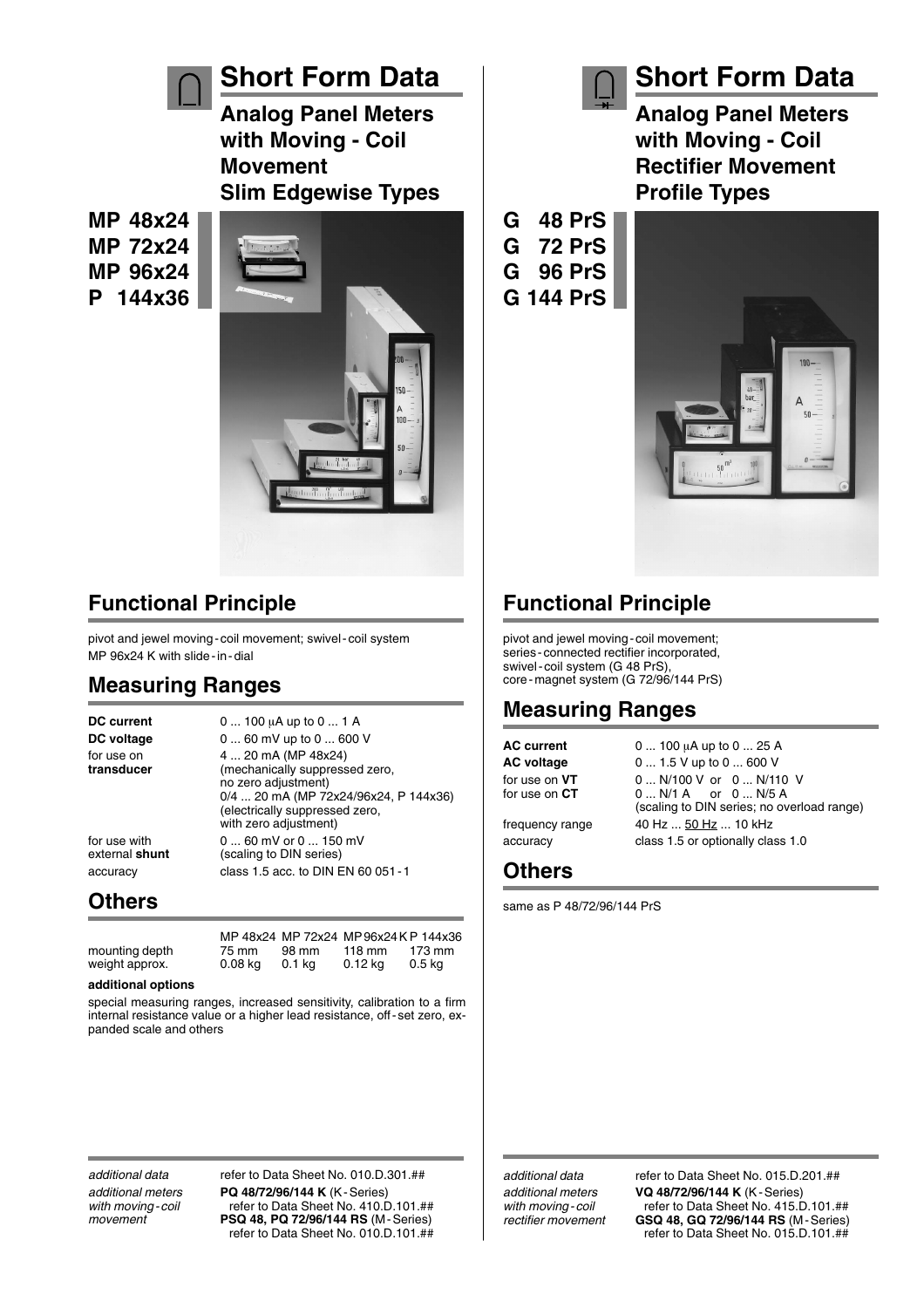

### **Functional Principle**

pivot and jewel moving-coil movement; series-connected rectifier incorporated, swivel-coil system MG 96x24 K with slide-in-dial

### **Measuring Ranges**

**AC current** 0 ... 100 µA up to 0 ... 25 A **AC voltage** 0 ... 1.5 V up to 0 ... 600 V for use on **current** 0 ... N/1 A or 0 ... N/5 A **transformer** (scaling to DIN series; no overload range) frequency range  $40$  Hz ...  $50$  Hz ... 10 kHz accuracy class 1.5 acc. to DIN EN 60 051-1

### **Others**

weight approx.

MG 48x24 MG 72x24 MG 96x24 KG 144x36<br>75 mm 98 mm 118 mm 173 mm mounting depth 75 mm 98 mm 118 mm 173 mm<br>weight approx. 0.08 kg 0.1 kg 0.12 kg 0.5 kg

#### **additional options**

special measuring ranges, increased sensitivity, calibration to a firm internal resistance value and others

*additional data* refer to Data Sheet No. 015.D.301.## *additional meters* **VQ 48/72/96/144 K** (K-Series) *with moving-coil* refer to Data Sheet No. 415.D.101.##<br> *rectifier movement* **GSQ 48. GQ 72/96/144 RS** (M-Series) *rectifier movement* **GSQ 48, GQ 72/96/144 RS** (M-Series) refer to Data Sheet No. 015.D.101.##



## **Short Form Data**

**Analog Panel Meters with Dual Moving - Coil Movement**

**PQ 48 /2**



## **Functional Principle**

2 pivot and jewel moving-coil movements, core-magnet systems

### **Measuring Ranges**

| Movement I (outer)                                                                |                                   |               |           |  |
|-----------------------------------------------------------------------------------|-----------------------------------|---------------|-----------|--|
| control deviation                                                                 | internal                          | pointer       | scale     |  |
|                                                                                   | resistance )                      | defection     |           |  |
| –20 … 0 … +20 µA                                                                  | 6 k $\Omega$                      | ±22.5°        | $-100+10$ |  |
| –20  0  +20 µA                                                                    | 6 k $\Omega$                      | ±22.5°        | -200+20   |  |
| –20  0  +20 µA                                                                    | 13 k $\Omega$                     | ±22.5°        | $-100+10$ |  |
| –20 … 0 … +20 µA                                                                  | 13 k $\Omega$                     | ±22.5°        | -200+20   |  |
| –20 … 0 … +20 µA                                                                  | 50 k $\Omega$                     | ±22.5°        | $-100+10$ |  |
| –20 … 0 … +20 µA                                                                  | 50 k $\Omega$                     | ±22.5°        | $-200+20$ |  |
| –50 … 0 … +50 µA                                                                  | 2 k                               | ±22.5°        | $-100+10$ |  |
| –50 … 0 … +50 µA                                                                  | 2 k $\Omega$                      | ±22.5°        | $-200+20$ |  |
| $-3000+300$ $\mu$ A                                                               | 325 $\Omega$                      | ±22.5°        | $-100+10$ |  |
| –300 … 0 … +300 µA                                                                | 325 $\Omega$                      | ±22.5°        | $-200+20$ |  |
| regulating link                                                                   | internal                          | pointer       | scale     |  |
| position                                                                          | resistance <sup>2</sup> )         | defection     |           |  |
| $0600 \mu A$                                                                      | 325 Q                             | $090^{\circ}$ | $0100\%$  |  |
| $20 \text{ mA}$<br>0                                                              | 3Ω                                | $090^{\circ}$ | $0100\%$  |  |
| 3 V<br>0                                                                          | 30 k $\Omega$                     | $090^{\circ}$ | $0100\%$  |  |
| 10V<br>0                                                                          | 100 k $\Omega$                    | $090^{\circ}$ | $0100\%$  |  |
| <b>Movement II (inner)</b>                                                        |                                   |               |           |  |
| regulating link                                                                   | internal                          | pointer       | scale     |  |
| position                                                                          | resistance )                      | defection     |           |  |
| 0  600 µA                                                                         | 325 $\Omega$                      | $090^{\circ}$ | $0100\%$  |  |
| $20 \text{ mA}^{**}$ )<br>0                                                       | $3\Omega$                         | $090^{\circ}$ | $0100\%$  |  |
| 3 V<br>0                                                                          | 30 k $\Omega$                     | $090^{\circ}$ | $0100\%$  |  |
| 10V<br>0                                                                          | 100 k $\Omega$                    | $090^{\circ}$ | $0100\%$  |  |
| $\mathcal{L}^*$<br>the resistance values are limited to a tolerance of $\pm 20\%$ |                                   |               |           |  |
| $\overbrace{ }^{**}$<br>optional                                                  | mechanically suppressed zero,     |               |           |  |
| 4  20 mA                                                                          | no zero adjustment                |               |           |  |
| accuracy                                                                          | class 1.5 acc. to DIN EN 60 051-1 |               |           |  |
| others                                                                            |                                   |               |           |  |
| mounting depth                                                                    | 72 mm                             |               |           |  |
| weight approx.                                                                    | 0.09 ka                           |               |           |  |
|                                                                                   |                                   |               |           |  |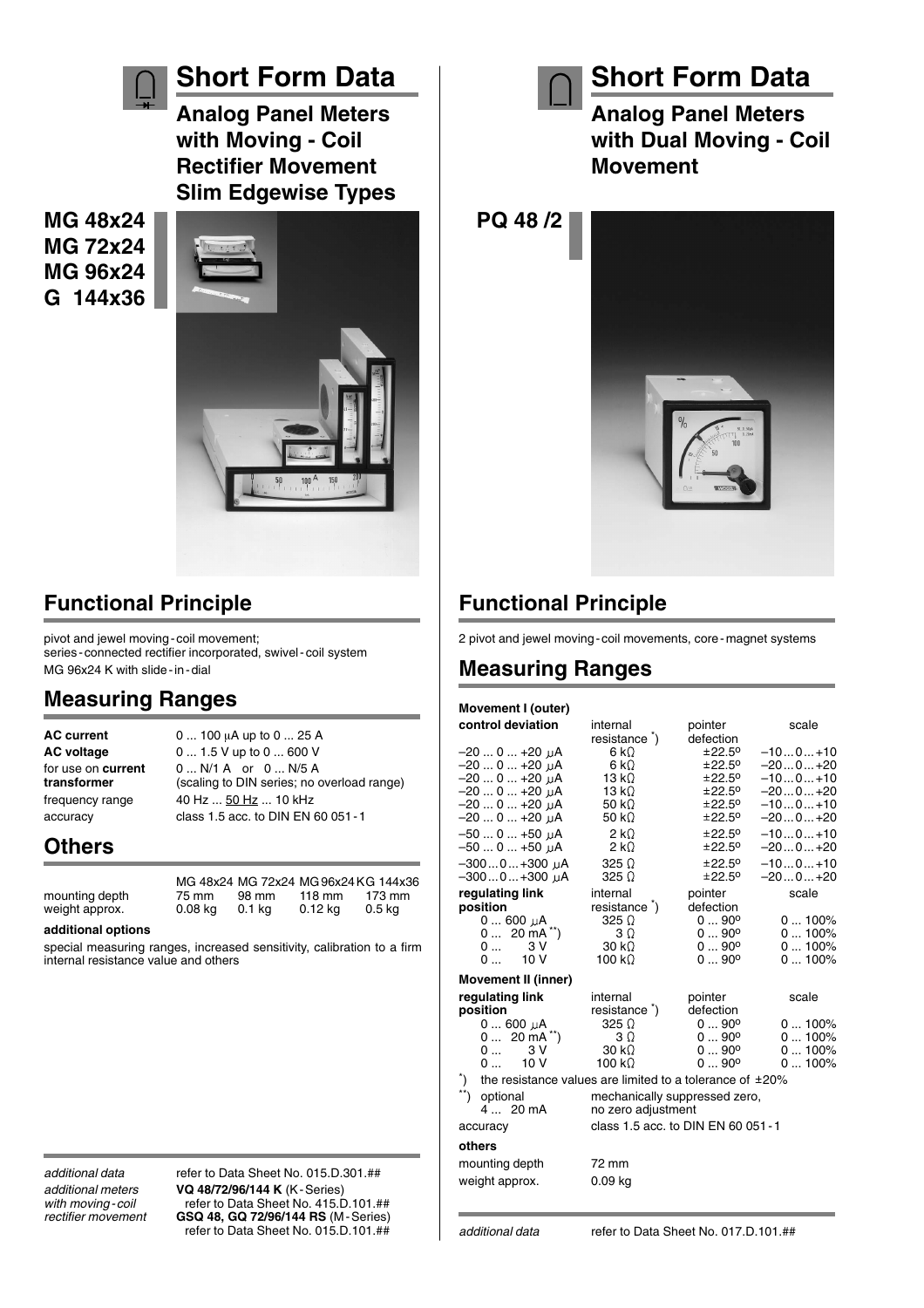

### **Short Form Data**

**Analog Panel Meters with Moving - Coil Movement arranged in a Bridge Circuit**

**PBQ 72 PBQ 96 PBQ 144 PB 72 PrS PB 96 PrS PB 144 PrS**



### **Functional Principle**

pivot and jewel moving-coil movement, core-magnet system, arranged in a bridge circuit. (External bridge circuit for PB 72 PrS model).

### **Measuring Ranges**

| for RTD (resistance thermometer)     |                                     |                                        |                   |  |
|--------------------------------------|-------------------------------------|----------------------------------------|-------------------|--|
| measuring range                      | sensor                              |                                        |                   |  |
| $-220 +50$ °C                        | Pt 100                              |                                        |                   |  |
| $-100 +50$ °C                        | Pt 100                              |                                        |                   |  |
| $-20 +20^{\circ}C$                   | Ni 100<br>Pt 100.                   |                                        |                   |  |
| $0  +40°C$<br>-30  +60°C             | Pt 100,<br>Ni 100                   |                                        |                   |  |
|                                      | Pt 100, Ni 100                      |                                        |                   |  |
| $0 +60^{\circ}C$<br>$0+100^{\circ}C$ | Pt 100.<br>Ni 100<br>Pt 100, Ni 100 |                                        |                   |  |
| $0+150^{\circ}C$                     | Pt 100, Ni 100                      |                                        |                   |  |
| $+50 +150^{\circ}C$                  | Pt 100, Ni 100                      |                                        |                   |  |
| $0 + 200$ <sup>o</sup> C             | Pt 100, Ni 100                      |                                        |                   |  |
| $0+300^{\circ}C$                     | Pt 100                              |                                        |                   |  |
| $0+400^{\circ}C$                     | Pt 100                              |                                        |                   |  |
| $0+550^{\circ}C$                     | Pt 100                              |                                        |                   |  |
| $+200+400$ °C                        | Pt 100                              |                                        |                   |  |
| $+300+550$ °C                        | Pt 100                              |                                        |                   |  |
| accuracy                             |                                     | class 1.5 acc. to DIN EN 60 051 - 1    |                   |  |
| others                               |                                     |                                        |                   |  |
| auxiliary voltage                    |                                     | DC 24 V, $\pm$ 10%, approx. 40 mA      |                   |  |
|                                      |                                     | no electrical insulation or optionally |                   |  |
|                                      |                                     | AC 230 V, -15  +10%, 48  62 Hz         |                   |  |
|                                      | electrically insulated              |                                        |                   |  |
|                                      |                                     | (applying only PBQ 96/144, PB 144 PrS) |                   |  |
|                                      | <b>PBO 72</b>                       | <b>PBQ 96</b>                          | <b>PBO 144</b>    |  |
| mounting depth                       | 60 mm                               | 62 mm                                  | 60 mm             |  |
| weight approx.                       | 0.3 kg                              | 0.4 kg                                 | $0.7$ kg          |  |
|                                      | PB 72 PrS                           | PB 96 PrS                              | <b>PB 144 PrS</b> |  |
| mounting depth                       | 91 mm                               | 100 mm                                 | 180 mm            |  |
| weight approx.                       | $0.2$ kg                            | 0.45 kg                                | 0.7 kg            |  |
|                                      |                                     |                                        |                   |  |

**PQ 72 RS PQ 96 RS PQ 144 RS P 72 PrS P 96 PrS P 144 PrS**



**Short Form Data**

**Analog Panel Meters with Moving - Coil**

**Movement for use with**

# **Functional Principle**

pivot and jewel moving-coil movement, core-magnet system; thermoelectric voltage inputs as of 15 mV

### **Measuring Ranges**

#### **thermoelectric voltages** exceeding 15 mV

| for thermocouples acc. to DIN EN 60 584 - 1 |                                     |                  |          |                        |
|---------------------------------------------|-------------------------------------|------------------|----------|------------------------|
| measuring range                             | sensor                              | type             |          | thermoelectric voltage |
| $400^{\circ}$ C<br>0                        | Fe – CuNi                           |                  | 22.16 mV |                        |
| $600^{\circ}$ C<br>0                        | Fe – CuNi                           |                  | 33.67 mV |                        |
| $800^{\circ}$ C<br>0                        | Fe – CuNi                           | L                | 46.22 mV |                        |
| 900°C<br>0                                  | $Fe - C u$ Ni                       |                  | 53.14 mV |                        |
| 400°C<br>0                                  | Fe – CuNi                           | J                | 21.85 mV |                        |
| 600°C<br>0                                  | $Fe - C u$ Ni                       | J                | 33.10 mV |                        |
| 800°C<br>0                                  | Fe – CuNi                           | J                | 45.50 mV |                        |
| $900^{\circ}$ C<br>0                        | $Fe - C u$ Ni                       | J                | 51.88 mV |                        |
| $600^{\circ}$ C<br>0                        | NiCr – Ni                           | Κ                | 24.90 mV |                        |
| $900^{\circ}$ C<br>0                        | NiCr – Ni                           | Κ                | 37.33 mV |                        |
| $01000^{\circ}C$                            | NiCr – Ni                           | K.               | 41.27 mV |                        |
| $01200$ <sup>o</sup> C                      | NiCr - Ni                           | Κ                | 48.83 mV |                        |
| $01300^{\circ}C$                            | NiCr - Ni                           | Κ                | 52.40 mV |                        |
| $01600^{\circ}$ C                           | $Pt10Rh - Pt$                       | S                | 16.77 mV |                        |
| accuracy                                    | class 1.5 acc. to DIN EN 60 051 - 1 |                  |          |                        |
| others                                      |                                     |                  |          |                        |
|                                             | <b>PQ 72 RS</b>                     | <b>PQ 96 RS</b>  |          | PQ 144 RS              |
| mounting depth                              | 60 mm                               | 62 mm            |          | 60 mm                  |
| weight approx.                              | $0.5$ kg                            | $0.6$ kg         |          | $0.9$ kg               |
|                                             | <b>P 72 PrS</b>                     | <b>P 96 PrS</b>  |          | P 144 PrS              |
| mounting depth                              | 94 mm                               | $107 \text{ mm}$ |          | 192 mm                 |
| weight approx.                              | $0.5$ kg                            | $0.7$ kg         |          | $1.3 \text{ kg}$       |
|                                             |                                     |                  |          |                        |